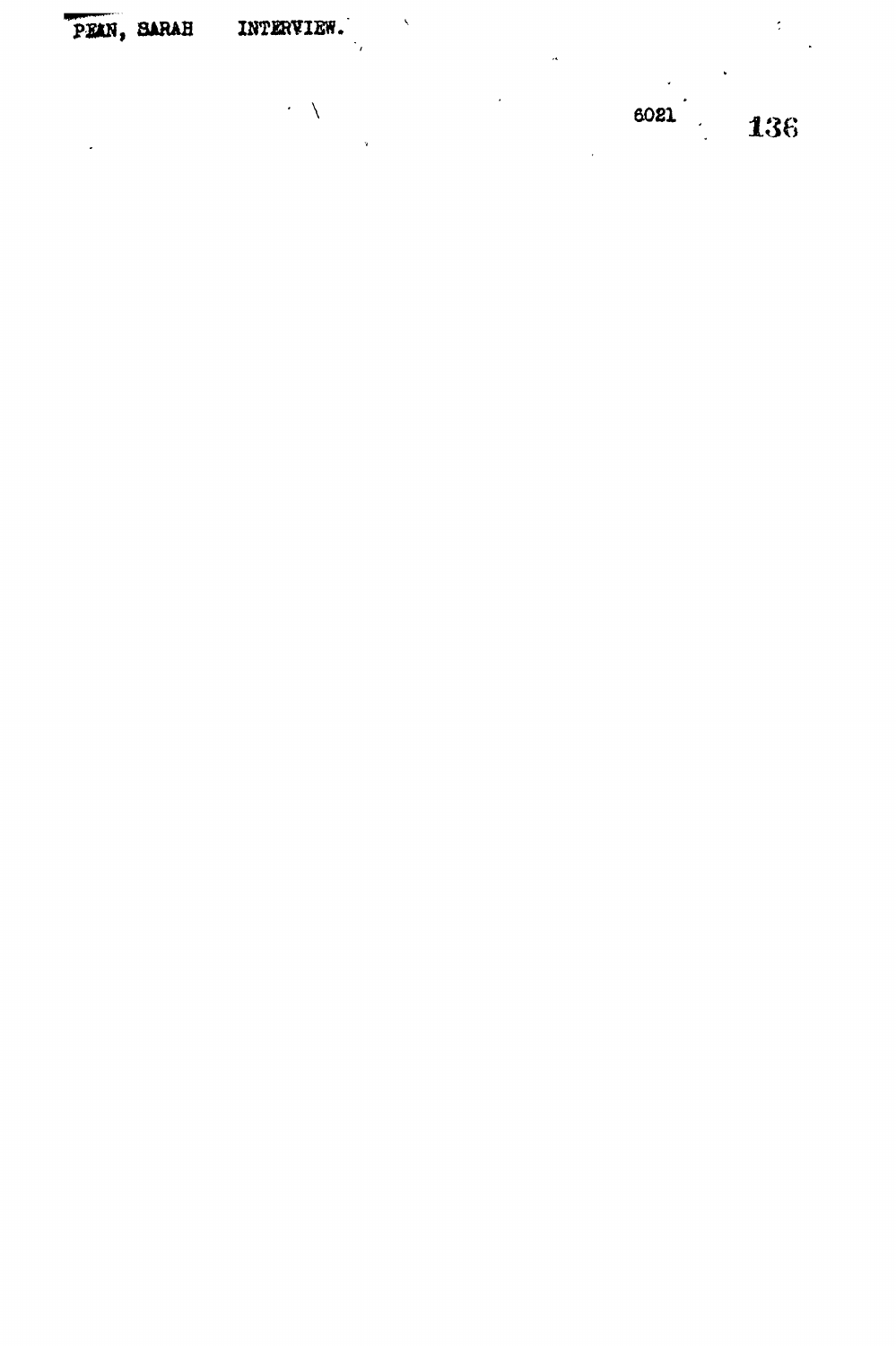| PEAN, SARAH. INTERVIEW.                        |                                                                                                                               |             |                  |       |
|------------------------------------------------|-------------------------------------------------------------------------------------------------------------------------------|-------------|------------------|-------|
|                                                | $-11 -$<br>$\Lambda$<br>LEGEND & STORY FORM<br>WORKS PROGRESS ADMINISTRATION                                                  |             | Form $D-(S-149)$ | . 137 |
|                                                | Indian-Pioneer History Project for Oklahoma                                                                                   |             |                  |       |
| held worker's name                             | Nannie Lee Burns                                                                                                              |             |                  |       |
| his report made on $(\texttt{date})$ _________ | May 25                                                                                                                        |             | 193              |       |
| secured from (name)<br>Address                 | This legend was Mrs. Sarah Pean<br>Rt. #2, Baxter Springs, Kangas                                                             |             |                  |       |
| If Indian, give tribe                          | This person is (male or fumale) White, Negro, Indian, .<br>Peoria                                                             |             |                  |       |
|                                                | Origin and history of legand or story.                                                                                        | from memory |                  |       |
| $\mathcal{L}^{\text{max}}$                     |                                                                                                                               |             |                  |       |
| attached                                       | Write out the legend or story as completely as possible. Use blank<br>sheets and attach firmly to this form. Number of sheets |             |                  |       |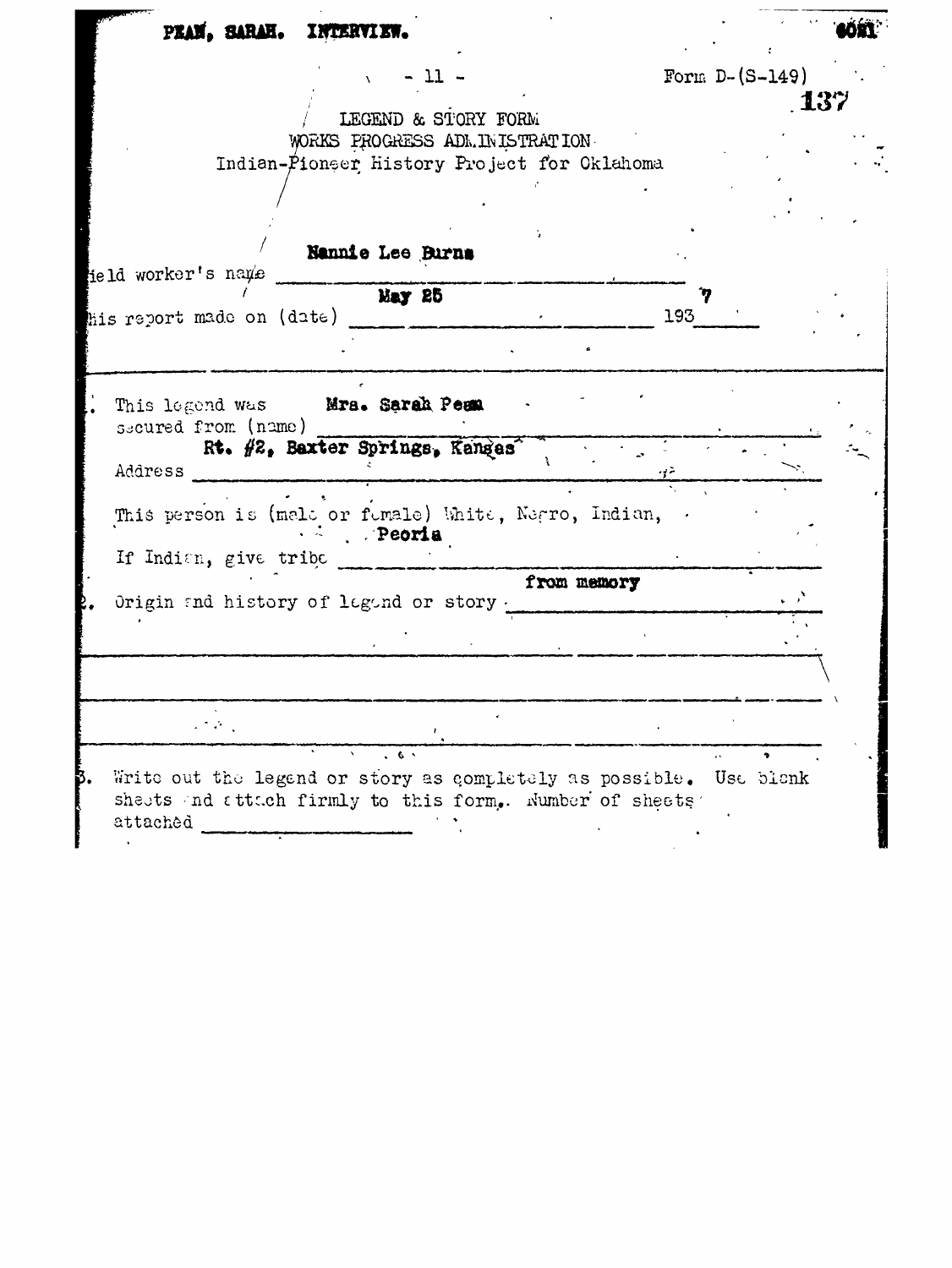### LAST OF THE WEA'S

 $\lambda$ 

**lay mother was Sallie wascolly and my father, James Tascolly, fullblood Peorie Indians. My father died at Paola, Kansas, flvfe months before I was born at Illinois,** Kansas. I, Sarah Wascolly, was born in July, 1864 and I had a brother, Jim, much older than I and also a sister, **Cessie, elder but younger than my brother.**

## *mmXL* **TO INDIAH TERRITORY**

**They say I could not have been three years old when my folks came to the Territory, ijut there la one thing that** I remember. The day before we ca<sup>me</sup> my sister, Cassie<sub>a</sub> **took me to the spring near our house and I remember the** spring and wading in the branch near.

*Vty* **mother had cattle, sheep, chickens, etc\*, and she tradec all her stock for a new wagon and a pair of dappled gray horses in which she placed her feather bed and bedding and Very few Other things that she brought** with her. They left my baby buggy behind and I cried for it and a couple of years later, when some of the folks went back, they brought it to me. She settled west of Peoria and we lived in a tent till my brother built us a two-room log house. The old place is gone now and there is a papaw grove where we had our garden. Mother married **i , . • ,** James Waddle and had three children, Charles, the oldest,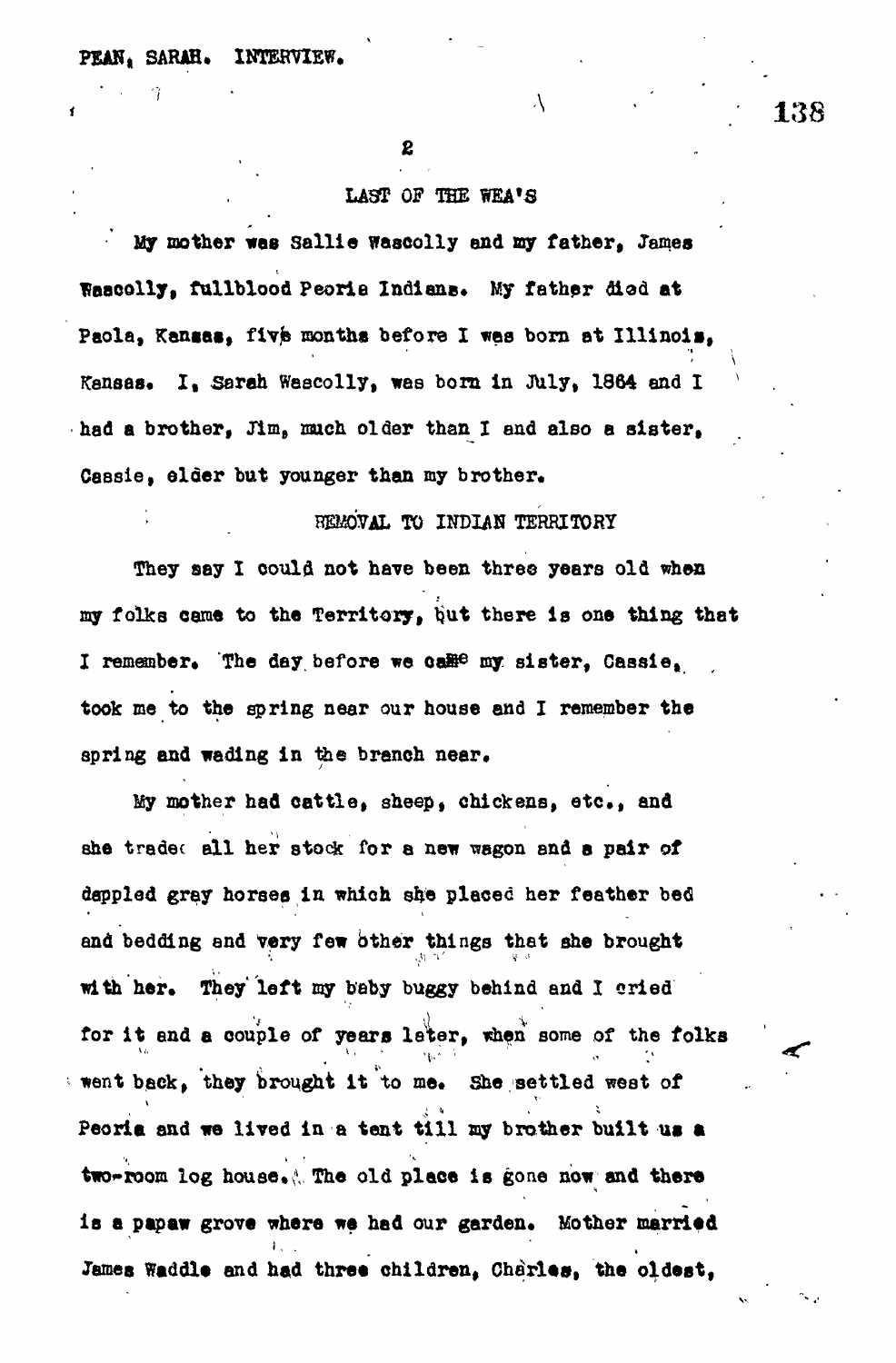**Hamis** and Charlic.

When I was twelve years eld, we moved to Neosho, Missouri. I attended school part of the time at the Peoria School and later boarded at George Leonard's and Aunt Mary Gebee's and went to the Drake School. Mother died when I was twenty-one years 61d.

# Mother died when I vas twenty-one years old. \* *• , •* **'MARRIAGE ..**

when I was nineted, I make more include  $\frac{1}{2}$ Niece, a Pottawattomie, at Neosho, Missouri, and we had one son, Charlie I. , who died three years ago.

 $\sum_{i=1}^{n}$ lived only five months.

Next Charles S. Welch, a Mami, and Ben is our only child, now living at Century, Oklahoma. now living at Century, Oklahoma,\

only child<sup>r</sup> Next John P. Pean, a Pottawattomie, who at Miami, Oklahoma May 13, 1919.

at Miami, Oklahor.a May 13, 191S.' Last, I married Antone Creenbeck, who died Last, I married Antone Greenback, who died several years ago. I still like to be called by the several years equal years equal to be called by  $\mathcal{L}_{\mathcal{A}}$ name of Pean.

Mrs. Pean whom the writer has known many years As  $\mathcal{L}_{\text{max}}$ still in good health but it takes time for her to remember. She and another old lady are now living a  $m\ell$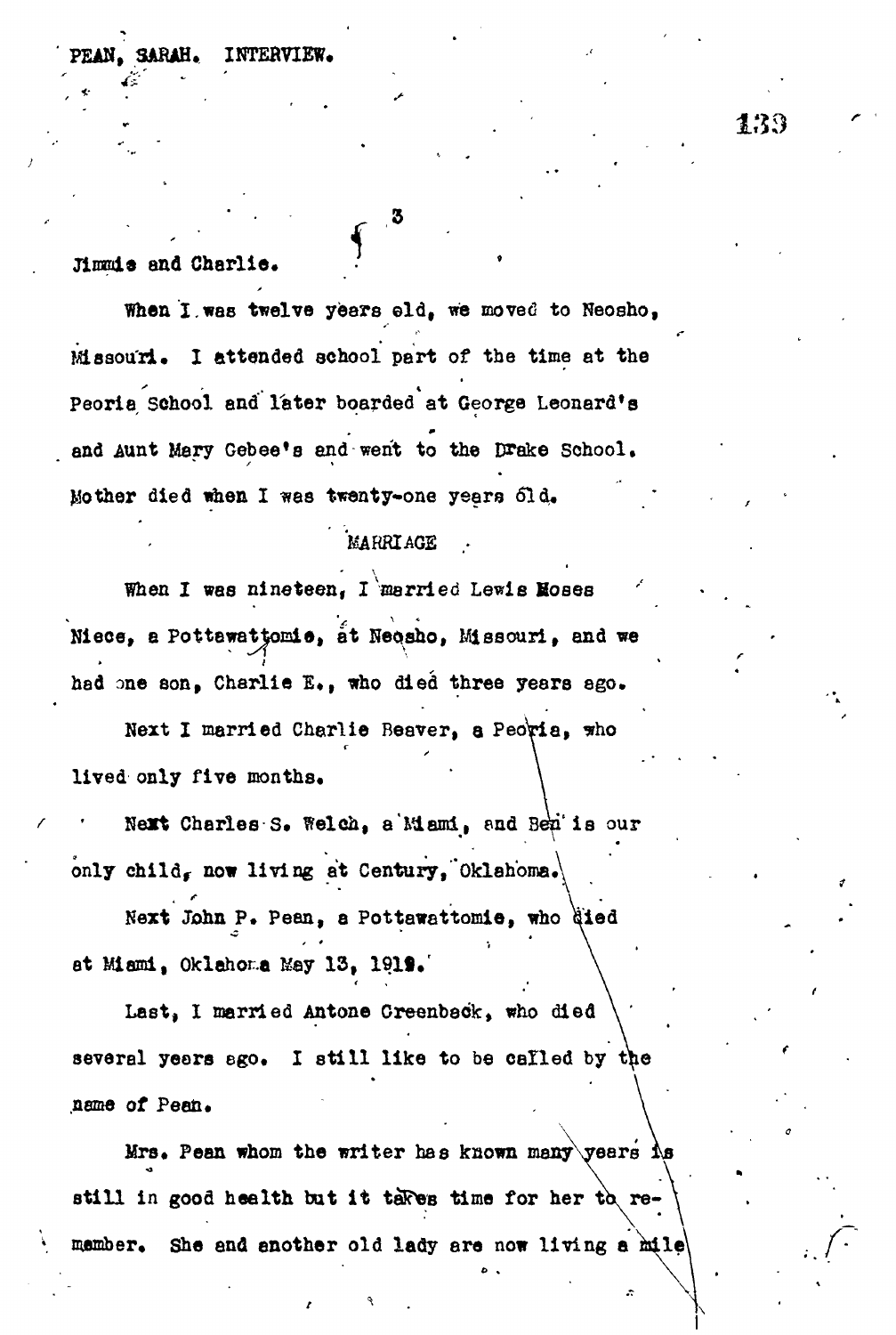4

*•I*240

*t*

south.and one mile east of the Devil's Promenade and west of Peoria. ^

#### THE LAST WEA'S

My mother and brother had been to our old home in. Kansas and as they were returning they overtook Grandpa Fea and his wife, So-Sat, and their son, Bill, walking and carrying big bundles. So they got in the wrgon with my mother and brother who brought them to our house and. they lived in a tent in our calf lot till my brother built them a log room there.

They went to Neosho with our folks and the mother died there. Grandpa also died with us and the son Bill lived with us till he was grown and began to run around.

First he married Mary Ann Stopwidick but they separated and there were no children.

Next he married Mary Buck and they had one child, ' born dead.

And last he married a Quapaw woman, a widow; her, name was Betsey. I *to* not now remember the rest of the name. He was homeless and without money and never improved his land. You know the wea Land there at Memi, Don't you? .

JUst a few years before his death-he sold a forty